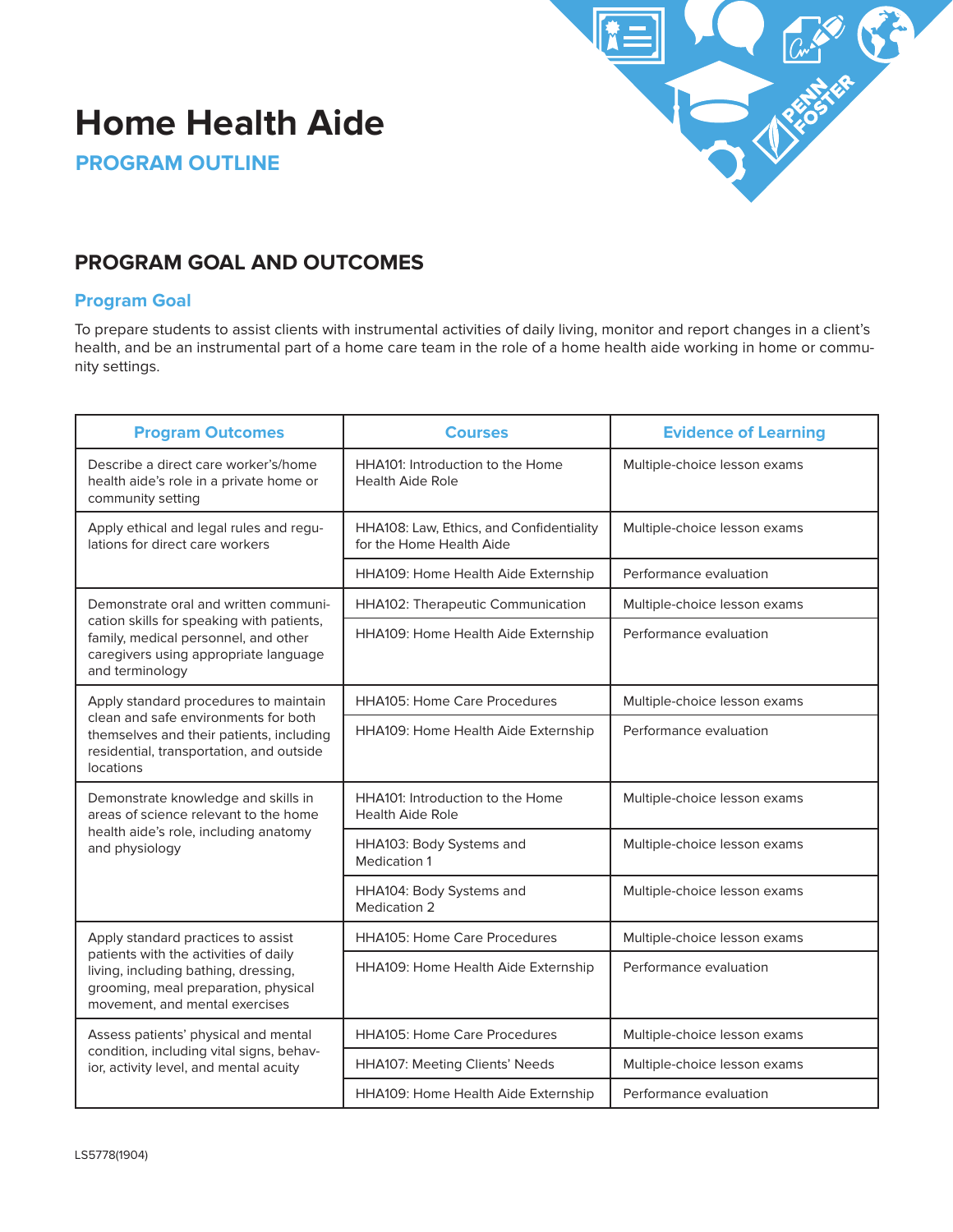| Administer medications, prescribed<br>treatments, and basic first aid as                                                                     | HHA103: Body Systems and<br><b>Medication 1</b>                      | Multiple-choice lesson exams |
|----------------------------------------------------------------------------------------------------------------------------------------------|----------------------------------------------------------------------|------------------------------|
| directed by patients' healthcare man-<br>ager (when appropriate and allowed)                                                                 | HHA104: Body Systems and<br><b>Medication 2</b>                      | Multiple-choice lesson exams |
|                                                                                                                                              | <b>HHA105: Home Care Procedures</b>                                  | Multiple-choice lesson exams |
|                                                                                                                                              | HHA109: Home Health Aide Externship                                  | Performance evaluation       |
| React appropriately to emergency                                                                                                             | HHA107: Meeting Clients' Needs                                       | Multiple-choice lesson exams |
| situations                                                                                                                                   | HHA109: Home Health Aide Externship                                  | Performance evaluation       |
| Maintain accurate records of patient<br>care, condition, progress, and change                                                                | HHA103: Body Systems and<br><b>Medication 1</b>                      | Multiple-choice lesson exams |
|                                                                                                                                              | HHA104: Body Systems and<br><b>Medication 2</b>                      | Multiple-choice lesson exams |
|                                                                                                                                              | <b>HHA105: Home Care Procedures</b>                                  | Multiple-choice lesson exams |
|                                                                                                                                              | HHA108: Law, Ethics, and Confidentiality<br>for the Home Health Aide | Multiple-choice lesson exams |
|                                                                                                                                              | HHA109: Home Health Aide Externship                                  | Performance evaluation       |
| Create meal plans according to pre-<br>scribed dietary recommendations and<br>restrictions                                                   | <b>HHA105: Home Care Procedures</b>                                  | Multiple-choice lesson exams |
|                                                                                                                                              | HHA106: Nutrition                                                    | Multiple-choice lesson exams |
| Develop an instructional plan to teach<br>families how to care for patients and<br>react to emotional, medical, and physi-<br>cal situations | HHA102: Therapeutic Communication                                    | Multiple-choice lesson exams |
|                                                                                                                                              | HHA107: Meeting Clients' Needs                                       | Multiple-choice lesson exams |
|                                                                                                                                              | HHA109: Home Health Aide Externship                                  | Performance evaluation       |
| Discuss unique practices and proce-                                                                                                          | HHA102: Therapeutic Communication                                    | Multiple-choice lesson exams |
| dures involved with caring for special<br>populations                                                                                        | HHA103: Body Systems and<br><b>Medication 1</b>                      | Multiple-choice lesson exams |
|                                                                                                                                              | HHA104: Body Systems and<br>Medication 2                             | Multiple-choice lesson exams |
|                                                                                                                                              | <b>HHA105: Home Care Procedures</b>                                  | Multiple-choice lesson exams |
|                                                                                                                                              | HHA107: Meeting Clients' Needs                                       | Multiple-choice lesson exams |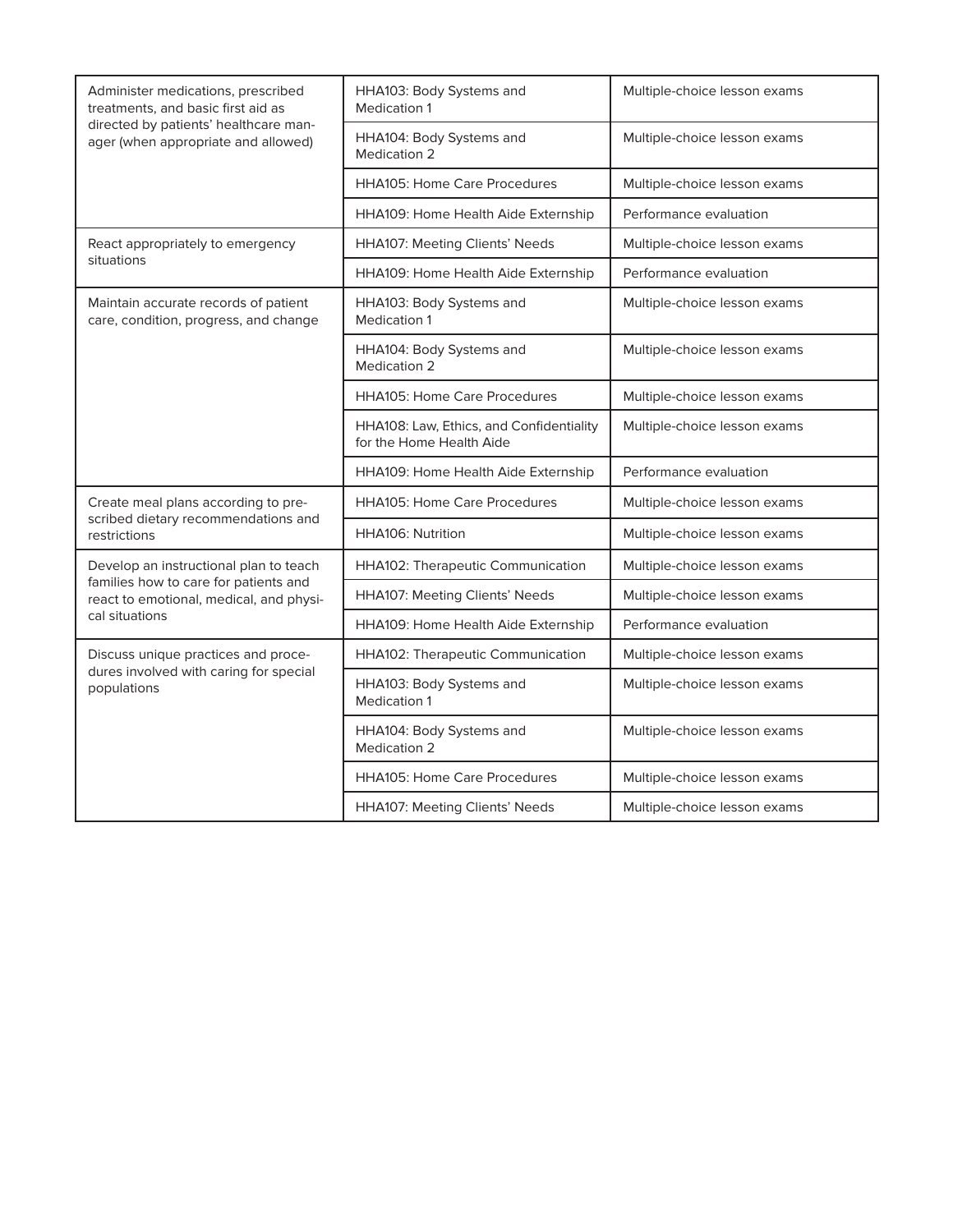### **PROGRAM STRUCTURE**

### **Starting Your Program**

Lesson 1 **Starting Your Program**

### **HHA101: Introduction to the Home Health Aide Role**

| Lesson 2 | Introduction to Home Health Aide |
|----------|----------------------------------|
|          |                                  |

### **HHA102: Therapeutic Communication**

| Lesson 3 | <b>Interpersonal Communication</b>                     |
|----------|--------------------------------------------------------|
| Lesson 4 | <b>Therapeutic Communication Skills and Strategies</b> |
| Lesson 5 | Introduction to Medical Terminology and the Human Body |

### **HHA103: Body Systems and Medication 1**

| Lesson 6 | <b>Cardiovascular and Hematologic Systems</b>              |
|----------|------------------------------------------------------------|
| Lesson 7 | <b>Respiratory and Endocrine Systems</b>                   |
| Lesson 8 | <b>Gastrointestinal, Urinary, and Reproductive Systems</b> |

### **HHA104: Body Systems and Medication 2**

| Lesson 9  | <b>Integumentary and Musculoskeletal Systems</b> |
|-----------|--------------------------------------------------|
| Lesson 10 | <b>Sensory Organs and Nervous System</b>         |
| Lesson 11 | Immune System, HIV, and Cancer                   |
| Lesson 12 | <b>Medication Calculations, Storage, and Use</b> |

### **HHA105: Home Care Procedures**

| <b>Maintaining a Safe and Healthy Environment</b><br>Lesson 13               |  |
|------------------------------------------------------------------------------|--|
| <b>Bedmaking, Personal Care, and Elimination</b><br>Lesson 14                |  |
| <b>Collecting Specimens, Assessment, and Special Procedures</b><br>Lesson 15 |  |
| <b>Mosby's Textbook for the Home Care Aide</b><br>Textbook                   |  |

### **HHA106: Nutrition**

| Lesson 16 | <b>Nutrition and the Human Body</b>                   |
|-----------|-------------------------------------------------------|
| Lesson 17 | <b>Nutrients, Micronutrients, Minerals, and Water</b> |
| Lesson 18 | <b>Nutrition for Healthy Living and Food Safety</b>   |
| Textbook  | <b>Nutrition for Life</b>                             |

### **HHA107: Meeting Clients' Needs**

| Lesson 19 | Documentation and Working with Clients                         |
|-----------|----------------------------------------------------------------|
| Lesson 20 | <b>Caring for Clients of Any Age</b>                           |
| Lesson 21 | <b>Clients with Special Needs and Dealing with Emergencies</b> |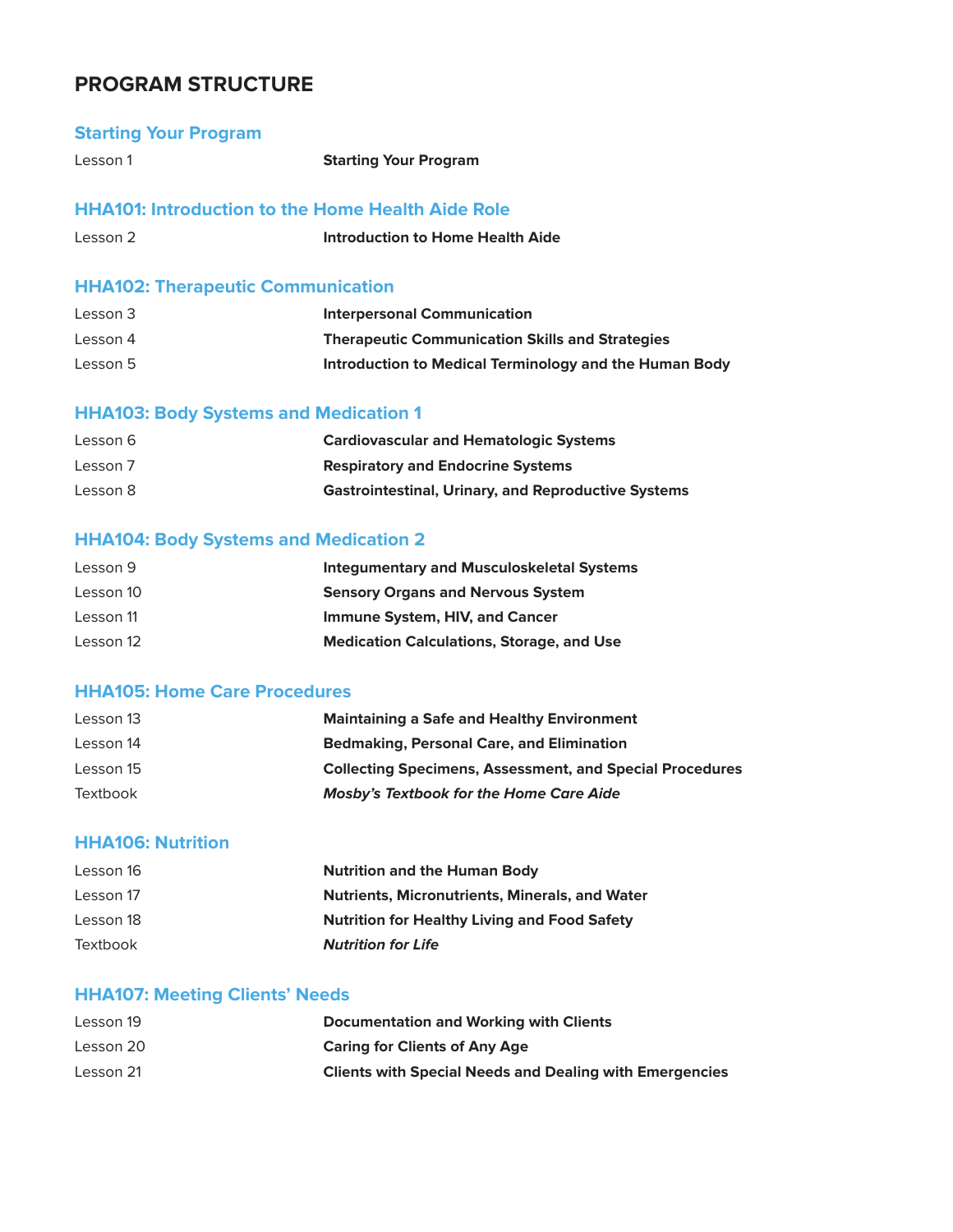# **HHA108: Law, Ethics, and Confidentiality for the Home Health Aide**

| Lesson 22 | <b>Law in Allied Health</b>             |
|-----------|-----------------------------------------|
| Lesson 23 | <b>Ethics in Allied Health</b>          |
| Lesson 24 | <b>Confidentiality in Allied Health</b> |

# **HHA109: Home Health Aide Externship**

| Lesson 25 | <b>Home Health Aide Externship</b>                 |
|-----------|----------------------------------------------------|
| Equipment | <b>Blood Pressure Kit for the Home Health Aide</b> |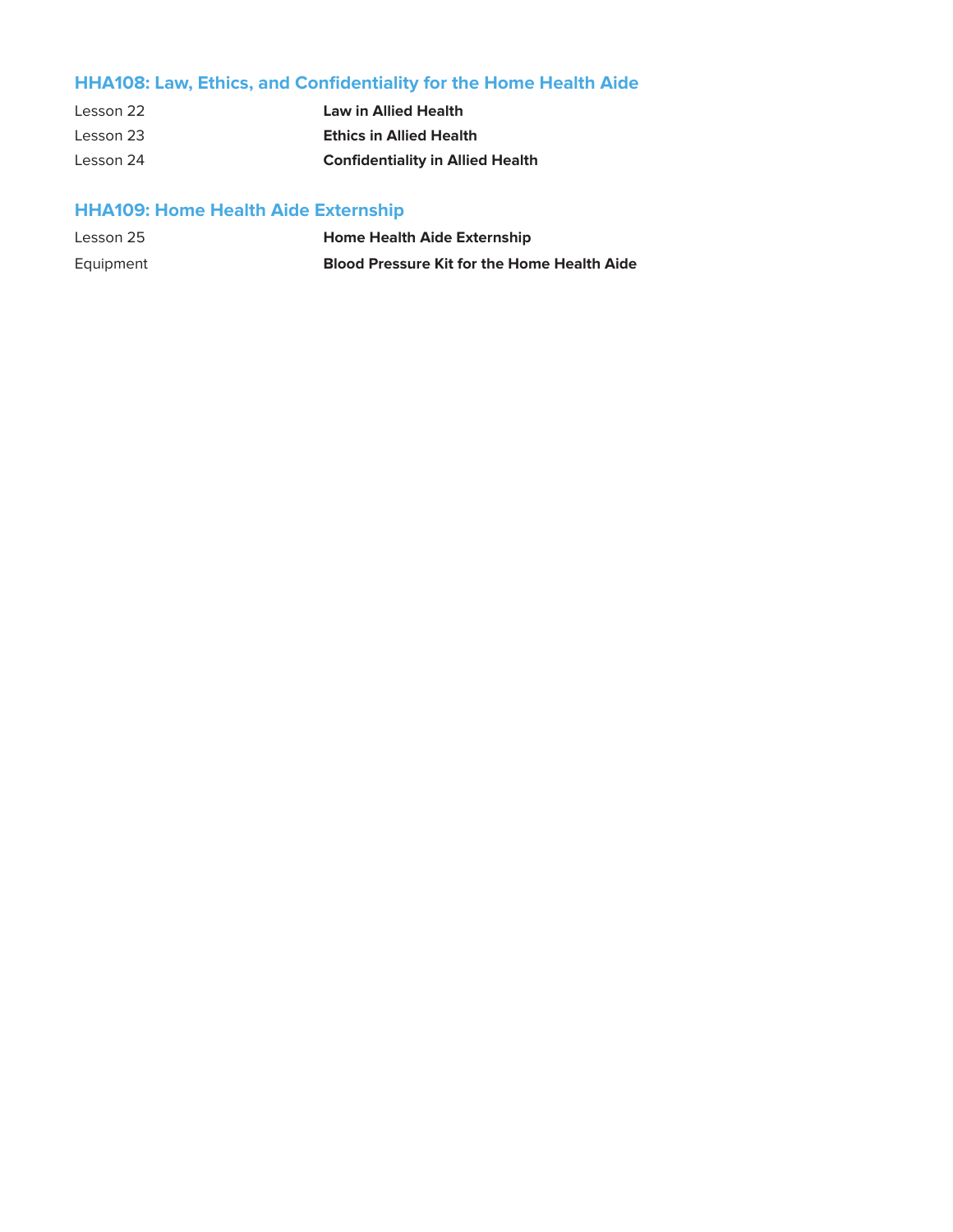# **COURSE DESCRIPTIONS AND OBJECTIVES**

### **Starting Your Program**

Succeed by learning how to use your Penn Foster program.

By the end of this course, you'll be able to:

- O Understand how to use your Student Portal.
- O Access the Penn Foster Community and use it to find answers.
- O Connect with Penn Foster on various social media sites.

### **HHA101: Introduction to the Home Health Aide Role**

The course orients the student to Penn Foster's course structure. It introduces the student to the curriculum, the externship, the student portal, and Penn Foster's community. It offers an overview and introduction to the role of the Home Health Aide working in the home or community setting. Students will explore current trends and career options. Professionalism, regulations, responsibilities, and standards are also discussed.

By the end of this course, you'll be able to do the following:

- O Identify skills needed to be a confident and independent online learner
- O Describe the opportunities, roles, and skills of a Home Health Aide

### **HHA102: Therapeutic Communication Skills**

In this course, you'll learn the importance of human interaction, including verbal and nonverbal communication, the communication feedback loop, barriers, cultural competence, and effective communication techniques. You'll learn how applying communication skills can assist in caring for patients and families to meet their health care needs. Effective communication skills will be covered, along with practices involved with caring for special populations. This course also introduces the Home Health Aide to basic medical definitions and abbreviations. It covers word analysis, word usage, roots, prefixes, and suffixes. Emphasis is placed on spelling and constructing medical terms. Development of oral and written skills to understand, spell, and build medical words, as well as developing the ability to speak with patients, families, medical personnel, and caregivers, is discussed.

By the end of this course, you'll be able to do the following:

- O Summarize the elements of interpersonal communication
- O Identify the best practices for communicating with patients
- O Define medical terms and regions and structures of the body by analyzing medical terms

### **HHA103: Body Systems and Medication 1**

This course will familiarize you with various body systems, including structure, function, diseases, disorders, and treatments. You'll also learn drug delivery systems, drug administration routes, drug classifications, and commonly used medications for various organ system disorders.

By the end of this course, you'll be able to do the following:

- O Identify the anatomy, physiology, diseases, and treatments of the cardiovascular and hematologic systems
- **O** Identify the anatomy, physiology, diseases, and treatments of the respiratory and endocrine systems
- O Identify the anatomy, physiology, diseases, and treatments of the gastrointestinal, urinary, and reproductive systems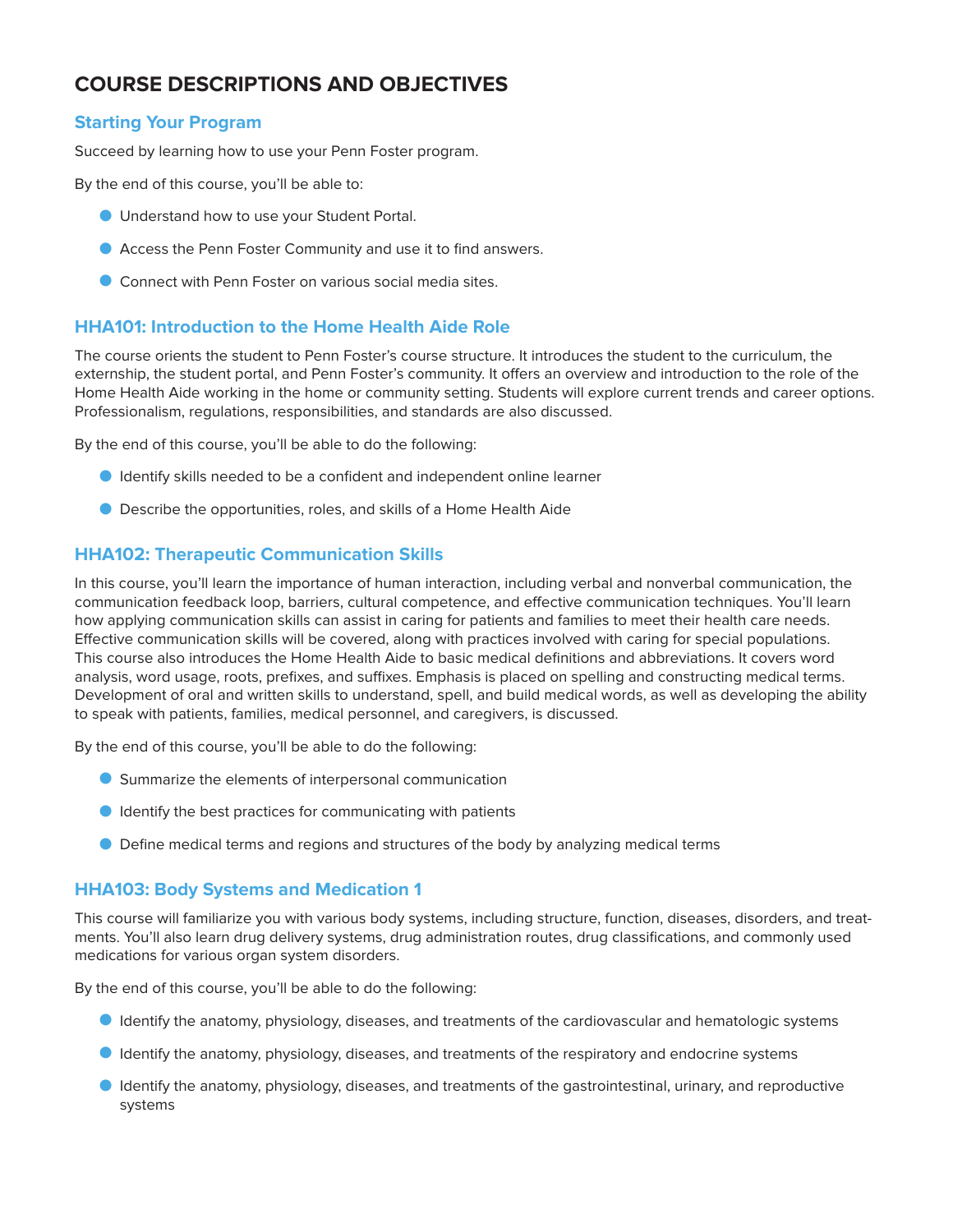### **HHA104: Body Systems and Medication 2**

This course is a continuation of Body Systems and Medication 1. You'll continue to learn about various body systems, drug delivery systems, drug administration routes, drug classifications, and commonly used medications for various organ system disorders. You'll also learn basic medication calculations, storage, how to assist patients with administration, and proper documentation.

By the end of this course, you'll be able to do the following:

- O Identify the anatomy, physiology, and diseases and treatments of the integumentary and musculoskeletal systems
- O Identify the anatomy, physiology, and diseases and treatments of the sensory and nervous systems
- O Identify the anatomy, physiology, and diseases and treatments of the immune system
- O Explain how the Six Rights of Drug Administration dictate proper drug administration and storage

#### **HHA105: Home Care Procedures**

This course is designed to train you in providing personal care to patients to meet their physical, psychological, and mental needs. You'll develop homemaking and organizational skills as well as a working knowledge of IADLs. You'll learn to apply standard practices and safety procedures. The course demonstrates how to take vital signs. You'll learn to perform a basic health assessment with concentration on observing patients for condition changes. This course discusses basic infection control and prevention strategies, with emphasis on handwashing and bag technique. You'll explore how to prevent the spread of infection as well as special precautions. The course also demonstrates safety precautions and procedures for maintaining a clean and safe environment for the worker (aide), for patients in the home, at outside locations, and while transporting, along with proper body mechanics.

By the end of this course, you'll be able to do the following:

- O Explain the procedures for maintaining a safe and healthy environment for both clients and yourself
- O Identify personal care tasks, including the steps involved in bedmaking and elimination care
- O Describe specimen collection and assessment procedures and other special procedures needed for client care

### **HHA106: Nutrition**

Nutrition is the science that investigates how our bodies take in, break down, and use foods. The course will provide you with basic information on how these processes take place, including information about nutrients and how they contribute to the way the body functions. This will help you to have a better understanding of your decisions about food and diet. You'll also learn about physical activities that can contribute to a healthier lifestyle. Because a central focus of nutrition studies is on health promotion, suggestions for individual nutrition choice will be discussed, as well as tactics for maintaining a healthy weight and keeping food supplies safe.

By the end of this course, you'll be able to do the following:

- Explore how nutrition supports a body's wellness
- O Discover the body's use of water, nutrition, and minerals
- **O** Develop a healthy and safe lifestyle

#### **HHA107: Meeting Clients' Needs**

This course provides an overview of various dimensions of aging, including the aging process and how to provide competent care to the aging patient. It explores normal biological aging, attitudes toward aging, myths of aging, and how to monitor and assess for changes in psychosocial and functional status. It teaches how to develop an instructional plan for families to effectively manage physiologic and/or psychosocial changes. It also discusses end of life issues. Finally, it covers how to identify and handle emergency situations.